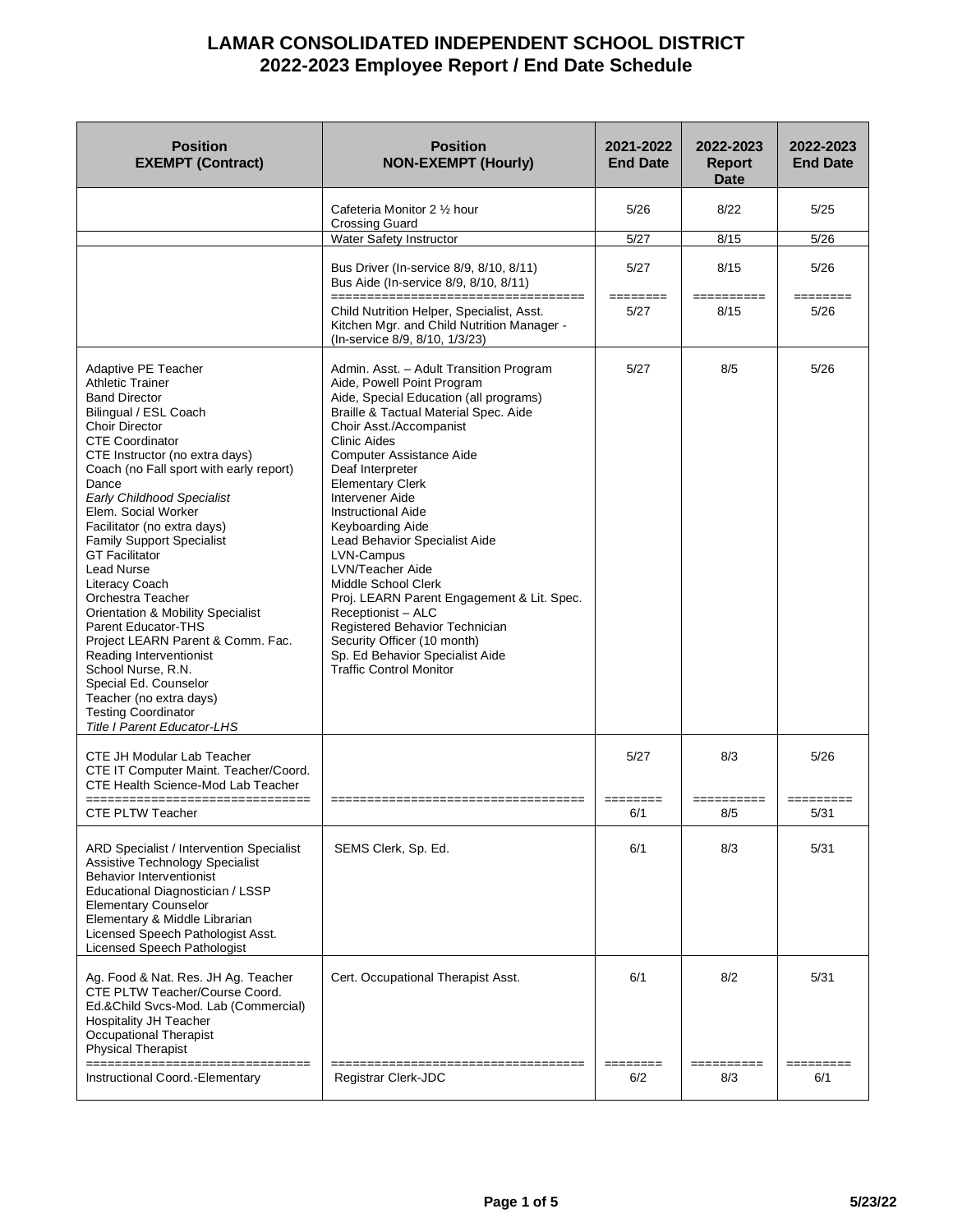| <b>Position</b><br><b>EXEMPT (Contract)</b>                                                                                                                                                                                                                                                                                                                                                                                                                                                                                                                                                                                                                                                                                                   | <b>Position</b><br><b>NON-EXEMPT (Hourly)</b>                                                                                                                                                                                                                            | 2021-2022<br><b>End Date</b> | 2022-2023<br><b>Report</b><br>Date | 2022-2023<br><b>End Date</b>                                                                                                                                                                                                                                                                                                                                                                                                                |
|-----------------------------------------------------------------------------------------------------------------------------------------------------------------------------------------------------------------------------------------------------------------------------------------------------------------------------------------------------------------------------------------------------------------------------------------------------------------------------------------------------------------------------------------------------------------------------------------------------------------------------------------------------------------------------------------------------------------------------------------------|--------------------------------------------------------------------------------------------------------------------------------------------------------------------------------------------------------------------------------------------------------------------------|------------------------------|------------------------------------|---------------------------------------------------------------------------------------------------------------------------------------------------------------------------------------------------------------------------------------------------------------------------------------------------------------------------------------------------------------------------------------------------------------------------------------------|
| <b>College Career Facilitator</b><br>Counselor-Jr. High & Middle<br>Instructional Coord. - Campus.- HS & JH<br>Librarian-Jr. High                                                                                                                                                                                                                                                                                                                                                                                                                                                                                                                                                                                                             |                                                                                                                                                                                                                                                                          | 6/2                          | 7/27                               | 6/1                                                                                                                                                                                                                                                                                                                                                                                                                                         |
| ====================<br>CTE Arch. & Construction Teacher<br>CTE Culinary Arts Tchr. HS<br><b>CTE Transportation Teacher</b><br>Early Childhood Curr & Fam. Eng. Spec<br><b>Instructional Coach</b>                                                                                                                                                                                                                                                                                                                                                                                                                                                                                                                                            | Liaison for At-Risk Attendance Aide                                                                                                                                                                                                                                      | ========<br>6/3              | =========<br>7/28                  | ======<br>6/2                                                                                                                                                                                                                                                                                                                                                                                                                               |
| ================<br>_______________<br><b>ECSE/Pegasus Facilitator</b><br>Instructional Facilitator - Sp. Ed.<br><b>SLC Facilitator</b><br>Substance Abuse Specialist - ALC<br>Vocational Adj. Coord. - ATP                                                                                                                                                                                                                                                                                                                                                                                                                                                                                                                                   |                                                                                                                                                                                                                                                                          | ---------<br>5/27            | -----------<br>7/22                | _________<br>5/26                                                                                                                                                                                                                                                                                                                                                                                                                           |
| <b>ROTC</b> Instructor<br>================================                                                                                                                                                                                                                                                                                                                                                                                                                                                                                                                                                                                                                                                                                    |                                                                                                                                                                                                                                                                          | 5/27<br>========             | 7/20                               | 5/26<br>$\begin{array}{cccccc} \texttt{m} & \texttt{m} & \texttt{m} & \texttt{m} & \texttt{m} & \texttt{m} & \texttt{m} & \texttt{m} & \texttt{m} & \texttt{m} & \texttt{m} & \texttt{m} & \texttt{m} & \texttt{m} & \texttt{m} & \texttt{m} & \texttt{m} & \texttt{m} & \texttt{m} & \texttt{m} & \texttt{m} & \texttt{m} & \texttt{m} & \texttt{m} & \texttt{m} & \texttt{m} & \texttt{m} & \texttt{m} & \texttt{m} & \texttt{m} & \text$ |
|                                                                                                                                                                                                                                                                                                                                                                                                                                                                                                                                                                                                                                                                                                                                               | Admin. Asst to:<br><b>Assistant Principal</b><br>Associate Principal<br>Counselor<br>Attendance Clerk-JH & HS<br><b>Catering Coordinator</b><br><b>Child Nutrition Supervisor</b><br>Receptionist - Campus, SE Annex<br>Sp. Ed. Secretary<br><b>SESS Secretary/Clerk</b> | 6/3                          | 7/26                               | 6/2                                                                                                                                                                                                                                                                                                                                                                                                                                         |
| High School Librarian                                                                                                                                                                                                                                                                                                                                                                                                                                                                                                                                                                                                                                                                                                                         |                                                                                                                                                                                                                                                                          | 6/3                          | 7/25                               | 6/2                                                                                                                                                                                                                                                                                                                                                                                                                                         |
| Ag. Teacher HS-No Project Supervision<br>CTE Career Prep/Practicum (Marketing)                                                                                                                                                                                                                                                                                                                                                                                                                                                                                                                                                                                                                                                                |                                                                                                                                                                                                                                                                          | 5/27                         | 7/15                               | 5/26                                                                                                                                                                                                                                                                                                                                                                                                                                        |
| 1621 Counselor<br><b>ALC Counselor</b>                                                                                                                                                                                                                                                                                                                                                                                                                                                                                                                                                                                                                                                                                                        |                                                                                                                                                                                                                                                                          | 6/8                          | 7/25                               | 6/7                                                                                                                                                                                                                                                                                                                                                                                                                                         |
| ===============================<br>Digital Learning Coach                                                                                                                                                                                                                                                                                                                                                                                                                                                                                                                                                                                                                                                                                     | ---------------------------------                                                                                                                                                                                                                                        | ========<br>6/3              | $=$ ========<br>7/20               | $=$ = = = = = = = =<br>6/2                                                                                                                                                                                                                                                                                                                                                                                                                  |
| <b>High School Counselor</b>                                                                                                                                                                                                                                                                                                                                                                                                                                                                                                                                                                                                                                                                                                                  |                                                                                                                                                                                                                                                                          | 6/7                          | 7/18                               | 6/5                                                                                                                                                                                                                                                                                                                                                                                                                                         |
| Asst. Principal-Elem & Middle<br>Lead Diagnostician<br>Lead LSSP<br>Lead Speech Pathologist                                                                                                                                                                                                                                                                                                                                                                                                                                                                                                                                                                                                                                                   |                                                                                                                                                                                                                                                                          | 6/15                         | 7/25                               | 6/14                                                                                                                                                                                                                                                                                                                                                                                                                                        |
| ALP Facilitators (Early Childhood, ESL,<br>LOTE & Newcomer)                                                                                                                                                                                                                                                                                                                                                                                                                                                                                                                                                                                                                                                                                   |                                                                                                                                                                                                                                                                          | 6/11                         | 7/18                               | 6/9                                                                                                                                                                                                                                                                                                                                                                                                                                         |
| $\begin{array}{cccccccccc} \texttt{m} & \texttt{m} & \texttt{m} & \texttt{m} & \texttt{m} & \texttt{m} & \texttt{m} & \texttt{m} & \texttt{m} & \texttt{m} & \texttt{m} & \texttt{m} & \texttt{m} & \texttt{m} & \texttt{m} & \texttt{m} & \texttt{m} & \texttt{m} & \texttt{m} & \texttt{m} & \texttt{m} & \texttt{m} & \texttt{m} & \texttt{m} & \texttt{m} & \texttt{m} & \texttt{m} & \texttt{m} & \texttt{m} & \texttt{m} & \$<br>ABA Therapist/BCBA<br><b>Adult Transition Program Coordinator</b><br>Assistant Principal - JH, HS, Spec. Sites<br><b>Behavior Coordinator</b><br>Dir. SPED Instructional & Related Sycs.<br>Dyslexia Coordinator<br><b>MTSS Coordinator</b><br>Special Education Compliance Coord.<br>================ | Admin, Asst.- Dir. of Research Asses, & Acct.<br><b>SESS Secretary / Clerk</b><br><b>SHARS/Medicaid Specialist</b>                                                                                                                                                       | -------<br>6/3               | 7/11                               | 6/2                                                                                                                                                                                                                                                                                                                                                                                                                                         |
|                                                                                                                                                                                                                                                                                                                                                                                                                                                                                                                                                                                                                                                                                                                                               | <b>District Translator</b>                                                                                                                                                                                                                                               | ========<br>6/24             | ==========<br>8/1                  | =========<br>6/23                                                                                                                                                                                                                                                                                                                                                                                                                           |
| High School Registrar                                                                                                                                                                                                                                                                                                                                                                                                                                                                                                                                                                                                                                                                                                                         |                                                                                                                                                                                                                                                                          | 6/22                         | 7/19                               | 6/21                                                                                                                                                                                                                                                                                                                                                                                                                                        |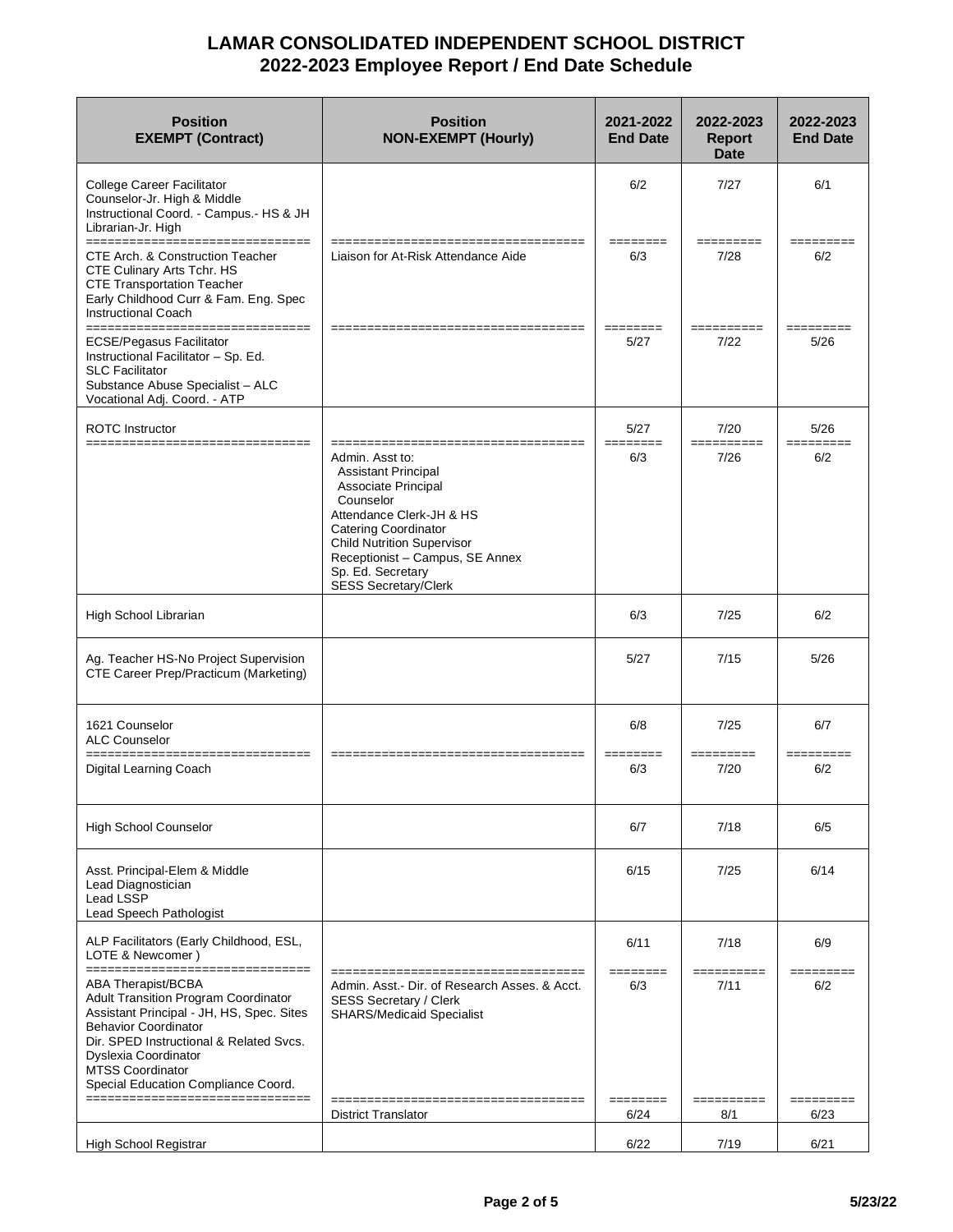| <b>Position</b><br><b>EXEMPT (Contract)</b>                                                                                                                                                                                                                                                                                                                                                                                                                                                                                                                                                                                                                                                                                                                                                                                                                                                                                                                                                                                                                                                                                                                              | <b>Position</b><br><b>NON-EXEMPT (Hourly)</b>                                                                                                                                                                                                                                                                                                                                                                                                                                                                                                                                                                                                                                                                                                                                                                                                                                                                                                                                                                                                                                                                                                                                                     | 2021-2022<br><b>End Date</b> | 2022-2023<br><b>Report</b><br><b>Date</b>        | 2022-2023<br><b>End Date</b> |
|--------------------------------------------------------------------------------------------------------------------------------------------------------------------------------------------------------------------------------------------------------------------------------------------------------------------------------------------------------------------------------------------------------------------------------------------------------------------------------------------------------------------------------------------------------------------------------------------------------------------------------------------------------------------------------------------------------------------------------------------------------------------------------------------------------------------------------------------------------------------------------------------------------------------------------------------------------------------------------------------------------------------------------------------------------------------------------------------------------------------------------------------------------------------------|---------------------------------------------------------------------------------------------------------------------------------------------------------------------------------------------------------------------------------------------------------------------------------------------------------------------------------------------------------------------------------------------------------------------------------------------------------------------------------------------------------------------------------------------------------------------------------------------------------------------------------------------------------------------------------------------------------------------------------------------------------------------------------------------------------------------------------------------------------------------------------------------------------------------------------------------------------------------------------------------------------------------------------------------------------------------------------------------------------------------------------------------------------------------------------------------------|------------------------------|--------------------------------------------------|------------------------------|
| Accountant - Child Nutrition<br>Admin. - Student Discipline / Placement<br>ALP Facilitator - Elem.<br>Asst. Director Child Nutrition- Production<br>Asst. Director Child Nutrition-Operations<br>Assistant Director of Transportation<br>Associate Principal-High School<br>Counselor-Pregnant/Homeless Students<br>Early Childhood Principal<br>Instructional Coordinator-Central Office<br>HS Campus Coord./Head FB Coach<br>Principals: Elem., Mid., JH & ALC<br>Procurement Specialist - Child Nutrition<br>Prof. Dev. Specialist for Eng. Learners<br>Project LEARN Coordinator<br><b>Student Assessment Specialist</b><br>________<br>Admin. for Truancy/Dropout Prev.                                                                                                                                                                                                                                                                                                                                                                                                                                                                                             | Security Officer- High School (11 month)<br>---------------------------<br>Admin. Asst. to Principals at:<br>Elem., Middle, JH, & ALC                                                                                                                                                                                                                                                                                                                                                                                                                                                                                                                                                                                                                                                                                                                                                                                                                                                                                                                                                                                                                                                             | 6/30<br>=========<br>6/24    | 7/1<br>15 Non-Work<br>Days<br>==========<br>7/18 | 6/30<br>=========<br>6/23    |
|                                                                                                                                                                                                                                                                                                                                                                                                                                                                                                                                                                                                                                                                                                                                                                                                                                                                                                                                                                                                                                                                                                                                                                          | Clerk, Research Assess. & Acct.<br>Clerk, SESS<br><b>Project Learn Secretary</b><br><b>Registrar Clerk</b><br>Secy-Appraisal Records SESS<br><b>Special Sites Secretary</b><br><b>Transportation Clerk</b>                                                                                                                                                                                                                                                                                                                                                                                                                                                                                                                                                                                                                                                                                                                                                                                                                                                                                                                                                                                        |                              |                                                  |                              |
| Ag. Science - Ag. Barn Manager<br>CTE HS Campus Ag. Production Tchr.                                                                                                                                                                                                                                                                                                                                                                                                                                                                                                                                                                                                                                                                                                                                                                                                                                                                                                                                                                                                                                                                                                     |                                                                                                                                                                                                                                                                                                                                                                                                                                                                                                                                                                                                                                                                                                                                                                                                                                                                                                                                                                                                                                                                                                                                                                                                   | 6/30                         | 7/1<br>9 Non-work Days                           | 6/30                         |
| Area Superintendent<br>Asst. Athletic Director<br>Asst. Director Child Nutrition - Planning<br>Asst. Director of Finance<br>Asst. Director of Operations<br>Asst. Director Technology Support Svcs<br>Attorney.<br>Budget Analyst - State & Federal Prog.<br><b>Bus Discipline Supervisor</b><br><b>Business Analyst</b><br><b>Chief Communications Officer</b><br>Chief Financial Officer<br>Chief Human Resources Officer<br><b>Chief Learning Officer</b><br><b>Chief Operations Officer</b><br><b>Chief Student Services Officer</b><br><b>Communications Coordinator</b><br>Coordinator for Student Accounting<br>Coordinator for Student Assessment<br>Database Administrator<br><b>Digital Learning Specialist</b><br>Directors for:<br><b>Athletics</b><br>Bilingual/ESL Curriculum & Instr.<br><b>Budget &amp; Treasury</b><br>Career & Technical Ed.<br><b>Child Nutrition</b><br>College & Career Readiness<br>Communications<br><b>Community Relations</b><br>Digital Learning<br><b>Employee Svcs/ Benefits</b><br><b>Federal Programs</b><br>Finance<br>Gifted & Talented<br>HR Svs., Instructional<br>HR Svs., Operational<br><b>Information Services</b> | Admin Asst. to:<br>Area Superintendent<br>Asst. Director of Operations<br><b>Chief Communications Officer</b><br><b>Chief Financial Officer</b><br><b>Chief Human Resources Officer</b><br><b>Chief Learning Officer</b><br><b>Chief Operations Officer</b><br>Chief Student Services Officer<br>Dir. of Athletics (Budget/Finance &<br>Staff/Sch)<br>Dir. of Career & Technical Ed.<br>Dir. of Communications<br>Dir. of Digital Learning<br>Dir. of Child Nutrition<br>Dir. of Gifted & Talented<br>Dir. of Leadership Development<br>Dir. of Special Education<br>Dir. of Staff Development<br>Dir. of Student Svs.<br>Dir. of Tech Support Services<br>Dir. of Transportation<br>Dir. of Visual & Performing Arts<br><b>Executive Directors</b><br><b>High School Principal</b><br>Instructional Coordinator - Central Office<br>Police Chief<br>Project Manager<br><b>Assessment Data Specialist</b><br><b>AV Technical Specialist</b><br><b>Brazos Crossing Receptionist</b><br><b>Bus Operations Specialist</b><br>Buyer-Purchasing<br><b>Child Nutrition Secretaries/Clerk</b><br>Clerk - Police Dept.<br>Computer Operator 2<br>Common Threads Mgr.<br>Common Threads Worker - Part-time | 6/30                         | 7/1<br>5 Non-Work Days                           | 6/30                         |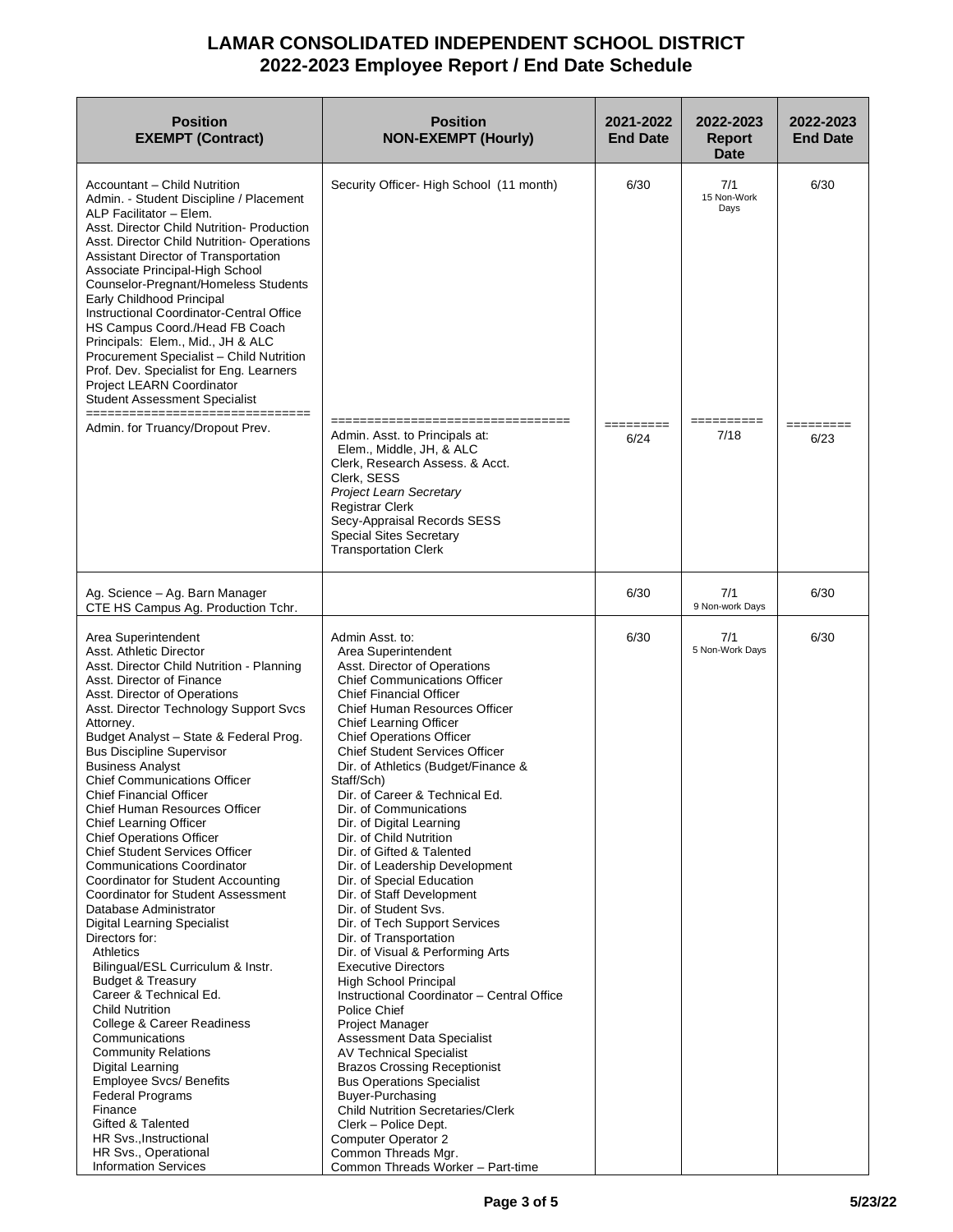| <b>Position</b><br><b>EXEMPT (Contract)</b>                                                                                                                                                                                                                                                                                                                                                                                                                                                                                                                                                                                                                                                                                                                                                                                                                                                                                                                                                                                                                                                                                                                                                                                                                                                                                                                                                            | <b>Position</b><br><b>NON-EXEMPT (Hourly)</b>                                                                                                                                                                                                                                                                                                                                                                                                                                                                                                                                                                                                                                                                                                                                                                                                                                        | 2021-2022<br><b>End Date</b> | 2022-2023<br><b>Report</b><br><b>Date</b> | 2022-2023<br><b>End Date</b> |
|--------------------------------------------------------------------------------------------------------------------------------------------------------------------------------------------------------------------------------------------------------------------------------------------------------------------------------------------------------------------------------------------------------------------------------------------------------------------------------------------------------------------------------------------------------------------------------------------------------------------------------------------------------------------------------------------------------------------------------------------------------------------------------------------------------------------------------------------------------------------------------------------------------------------------------------------------------------------------------------------------------------------------------------------------------------------------------------------------------------------------------------------------------------------------------------------------------------------------------------------------------------------------------------------------------------------------------------------------------------------------------------------------------|--------------------------------------------------------------------------------------------------------------------------------------------------------------------------------------------------------------------------------------------------------------------------------------------------------------------------------------------------------------------------------------------------------------------------------------------------------------------------------------------------------------------------------------------------------------------------------------------------------------------------------------------------------------------------------------------------------------------------------------------------------------------------------------------------------------------------------------------------------------------------------------|------------------------------|-------------------------------------------|------------------------------|
| Leadership Development<br><b>Network Services</b><br>Research, Assess.& Accountability<br><b>Special Education</b><br><b>Staff Development</b><br>Exec. Dir. Staffing & Records Mgt.<br><b>Student Services</b><br><b>Technology Operations</b><br><b>Tech. Support Services</b><br>Transportation<br>Visual & Performing Arts<br><b>Energy Coordinator</b><br>Exec. Asst. to Supt. & Board of Trustees<br>Executive Dir. Ed. Foundation<br><b>Executive Dir. Special Education</b><br><b>Executive Dir. Student Programs</b><br>Executive Dir. Teaching & Learning<br>Executive Dir. Technology<br><b>Fleet Services Manager</b><br><b>Grant Writer</b><br>Mgr. Graphic Arts/Comm. Spec.<br>Multimedia Specialist/Videographer<br>Network Administrator<br><b>Operations Administrator</b><br>Operations Mgr. - Transportation<br>Pool Manager<br>Principals-High School<br>Programmer/Analyst<br>Purchasing/Materials Manager<br>Payroll Manager<br>Police Chief<br>Police Lieutenant<br>Recruiter<br>Server Engineer<br>Server/Storage Systems Engineer<br>Site Manager-Transportation<br>Sp. Needs Coordinator, Transportation<br><b>Staff Accountant</b><br>Staffing Specialist - Lead<br><b>Staffing Specialist</b><br><b>Student Accounting Specialist</b><br>Student Info. System Coordinator<br><b>Title I Special Projects Coordinator</b><br>Web Developer<br>----------------------------- | Data Specialist, Sp. Ed.<br>Data Technician<br>Dispatcher - Trans<br><b>Distribution Center Secretary</b><br><b>Employee Benefits Specialist</b><br>Employee Mgt. Systems Clerk<br><b>Finance Personnel</b><br><b>Funding/Special Programs Secretary</b><br><b>Graphic Arts Personnel</b><br>Help Desk Manager<br>Help Desk Technician<br>Human Resources Secretary/Clerk<br><b>HR Specialist</b><br>Laundry Worker<br>Lead Service Technician<br><b>Mail Center Supervisor</b><br>M&O Office Personnel<br>Network Technician<br>Payroll Clerk / Specialist<br><b>PC Technicians</b><br>PEIMS Specialist, Sp Ed<br><b>Purchasing Assistant</b><br>Router Assistant<br><b>Tech. Support Specialist</b><br>Training & Safety Coordinator-Transportation<br><b>Transportation Clerk</b><br><b>Transportation Data Clerk</b><br><b>Warehouse Clerk</b><br>Warehouse Inventory Technician | ========                     |                                           |                              |
|                                                                                                                                                                                                                                                                                                                                                                                                                                                                                                                                                                                                                                                                                                                                                                                                                                                                                                                                                                                                                                                                                                                                                                                                                                                                                                                                                                                                        | 230 Day Custodian                                                                                                                                                                                                                                                                                                                                                                                                                                                                                                                                                                                                                                                                                                                                                                                                                                                                    | 6/30                         | 7/1<br>5 Non-Work Days                    | 6/30                         |